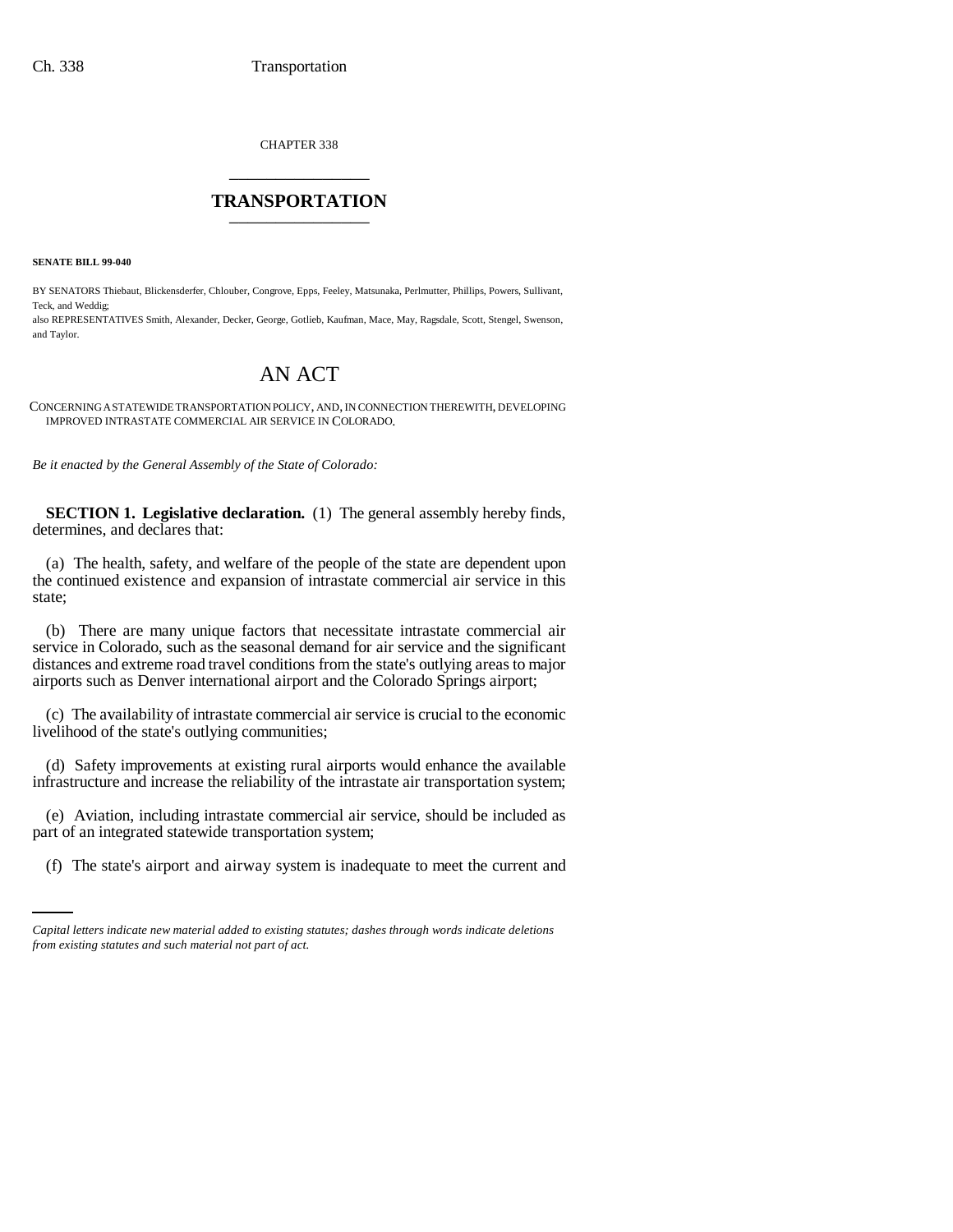projected growth in intrastate commercial air service; and

(g) Substantial expansion and improvement of the state's airport and airway system is required to meet the demands of intrastate commercial air service.

**SECTION 2.** 43-1-106 (8) (e), Colorado Revised Statutes, is amended to read:

**43-1-106. Transportation commission - powers and duties.** (8) In addition to all other powers and duties imposed upon it by law, the commission has the following powers and duties:

(e) To advise and make recommendations to the governor and the general assembly relative to the transportation policy of the state AND, TO ACHIEVE THESE ENDS, FORMULATE AND RECOMMEND FOR APPROVAL A STATEWIDE TRANSPORTATION POLICY TO THE GOVERNOR AND THE GENERAL ASSEMBLY WITHIN ONE YEAR AFTER THE ENACTMENT OF THIS PARAGRAPH (e). IN FORMULATING THE POLICY THE COMMISSION SHALL TAKE INTO CONSIDERATION, BUT SHALL NOT BE LIMITED TO, THE FOLLOWING FACTORS:

(I) THE COORDINATED DEVELOPMENT AND IMPROVEMENT OF ALL MODES OF TRANSPORTATION AS DEVELOPED PURSUANT TO SECTION 43-1-1103; AND

(II) THE COORDINATION OF RECOMMENDATIONS MADE UNDER THIS PARAGRAPH (e) RELATING TO AIRPORT AND INTRASTATE COMMERCIAL AIR SERVICE WITH ALL OTHER RECOMMENDATIONS TO THE GOVERNOR AND THE GENERAL ASSEMBLY FOR THE DEVELOPMENT AND IMPROVEMENT OF THE STATEWIDE TRANSPORTATION SYSTEM.

**SECTION 3.** 32-9-103 (6.5), Colorado Revised Statutes, is amended to read:

**32-9-103. Definitions.** As used in this article, unless the context otherwise requires:

(6.5) "Fixed guideway mass transit system" means any public transportation system which THAT utilizes and occupies a separate right-of-way or rail for the exclusive use of public transportation service. No such system shall intersect any road or street with an average daily traffic count of twenty thousand OR GREATER at grade unless the municipality or county having jurisdiction over such road or street specifically requests an at grade crossing.

**SECTION 4.** 32-9-103 (7) (a), Colorado Revised Statutes, is amended to read:

**32-9-103. Definitions.** As used in this article, unless the context otherwise requires:

(7) (a) "Mass transportation system" or "system" means any system of the district or any other system, the owner or operator of which contracts with the district for the provision of transportation services, which THAT transports the general public by bus, rail, air, or any other means of SURFACE conveyance or any combination thereof, within the district.